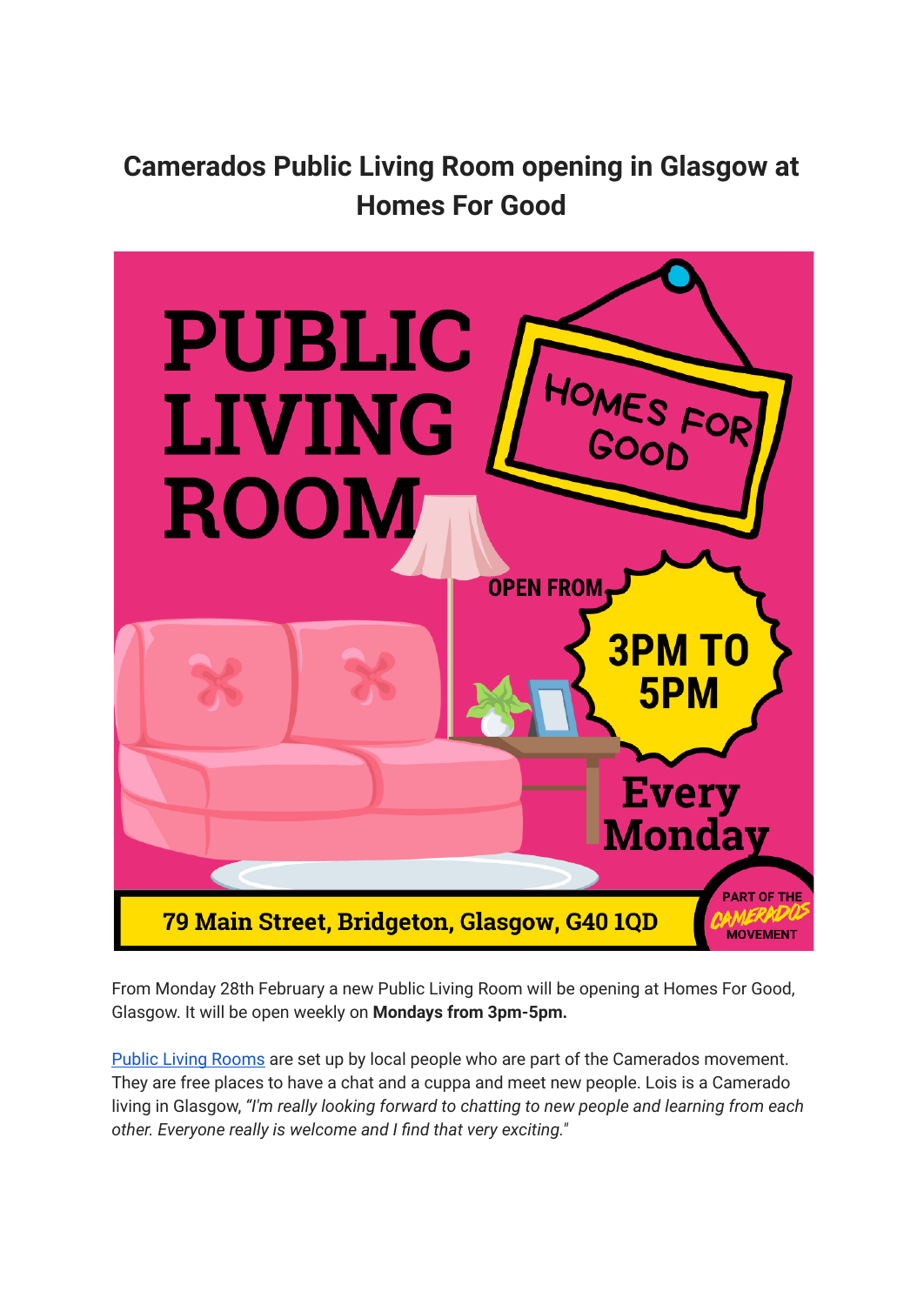The Glasgow Public Living Room is the next to join the global network of Camerados Public Living Rooms. To find out more visit [www.camerados.org](http://tracking.camerados.org/tracking/click?d=1LMi3sgPPuuSwDyG_sxSZx_JIcydQLWjcdudyYWL_kHCIDdCefNTE3qrtk7r8qtbpyc0UOkUrilLwhov-KjE_b4jGhuCgNCnS32SzH43ur-4M8at5ErZy0Zc8pB6EM-YZw2)



Pop-up public living room in York

Camerados is a growing movement of people from Baltimore to Blackpool who look out for each other in person and online. Anyone can be a camerado, it's a behaviour thing. Being a camerado is about how you live on a daily basis and it's based on six [principles](http://tracking.camerados.org/tracking/click?d=NARD0vp2jQn3K4asXgol6zoUqHy3A_O1xp_tDI76IPMWS0DGuVwESypRdPpeQWfn5CLf-g8O_zfK3NmTzmdHMKjf6DZaEgNPSm9yp2dRHHytAtdHoJEWVlc7u5WZuUVlEtGBb7bISzp2AFMujogGR3o1) that help folk be alongside each other and get through tough times.

Camerados founder, Maff Potts believes that, *"The public realm is divided into two types of places: places that sell you stuff and places that fix you. What if there was an agenda-free, no outcomes place where you had permission to be rubbish? It's amazing what happens when you come in without the intention of trying to fix people. People often have the answers themselves."*

The first Public Living Room was set up in Sheffield in 2016. Since then folk have been setting them up in their communities across the UK and the world. From hospitals to universities, libraries to community centres, in cafes and even on the Brooklyn Bridge! Over this time, thousands of people have benefitted from connecting and looking out for each other.